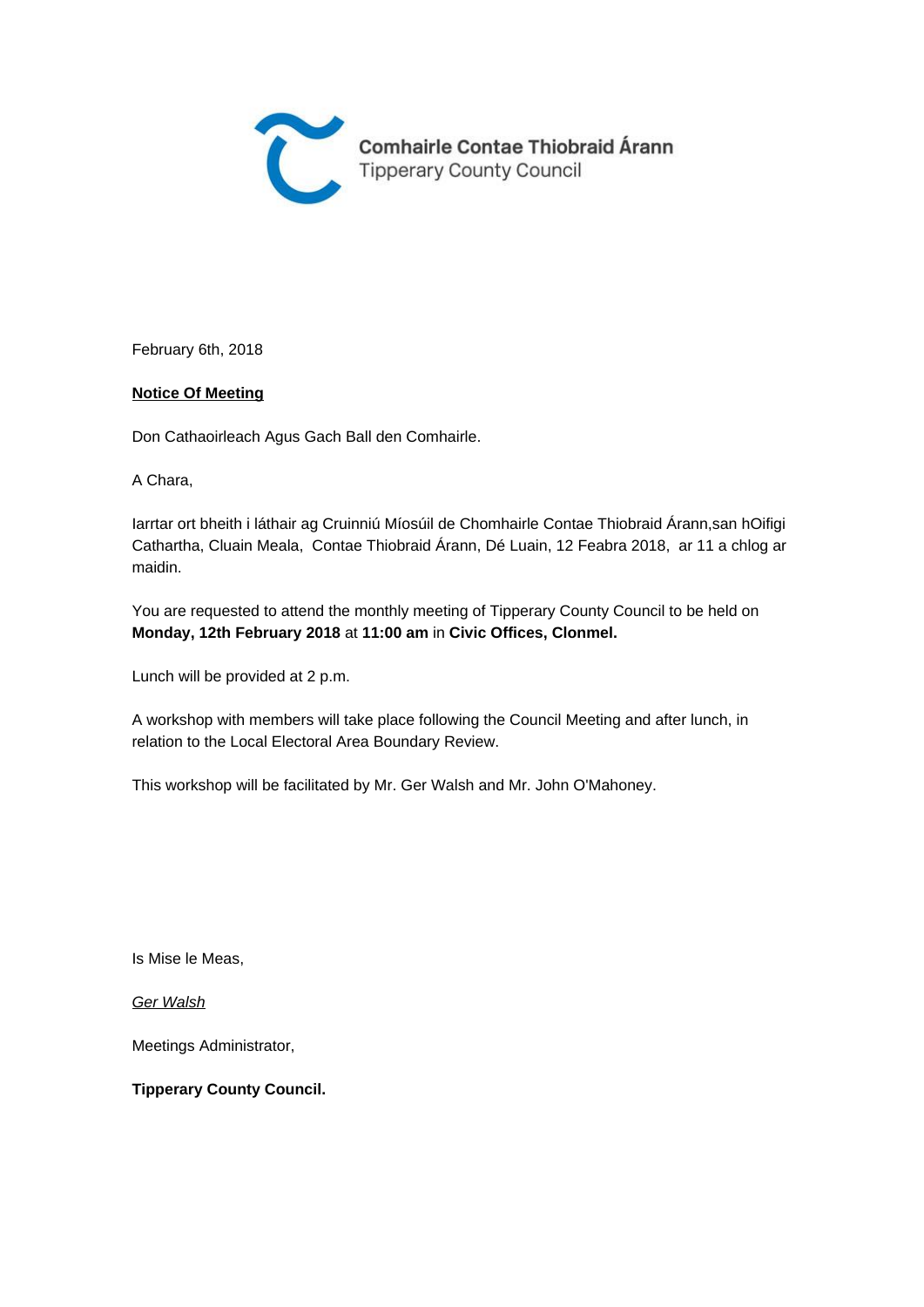# **Agenda**

#### **Consideration of Minutes**

## **1.1 Minutes of Council Meeting held on the 8th January, 2018**

#### **Conferences / Seminars / Training**

#### **2.1 Approval to Attendance**

2018 AILG 'In Service' Elected Members Training Dates & Venues

## **2.2 Reports on Conferences**

**Business prescribed by Statute, Standing Orders or Resolution of the Council** 

- **3.1 Section 183 Notice Disposal of property at Buckley Car Park, Cashel to Trevester Ltd.**
	- Development Plan objectives

## **3.2 Section 183 Notice - Disposal of lands at Skeheenarinky Cahir/Brackbaun, Kilbehenney to Sean Dwan**

Lands no longer required and surplus to Councils requirements for N8/M8 Road Improvement Scheme.

## **3.3 Section 183 Notice - Disposal of lands at Clogheenafishoge, Ballylooby to John O'Callaghan**

Lands no longer required and surplus to Councils requirements for N8/M8 Road Improvement Scheme.

## **3.4 Section 183 Notice- Disposal of office space at Cashel Old City Hall to Cashel Heritage & Development Trust Company.**

• Renewal of existing lease.

## **3.5 Section 183 Notice - Disposal of lands at Gleninchnaveigh, Upperchurch to Eileen Ryan**

Rectification of Title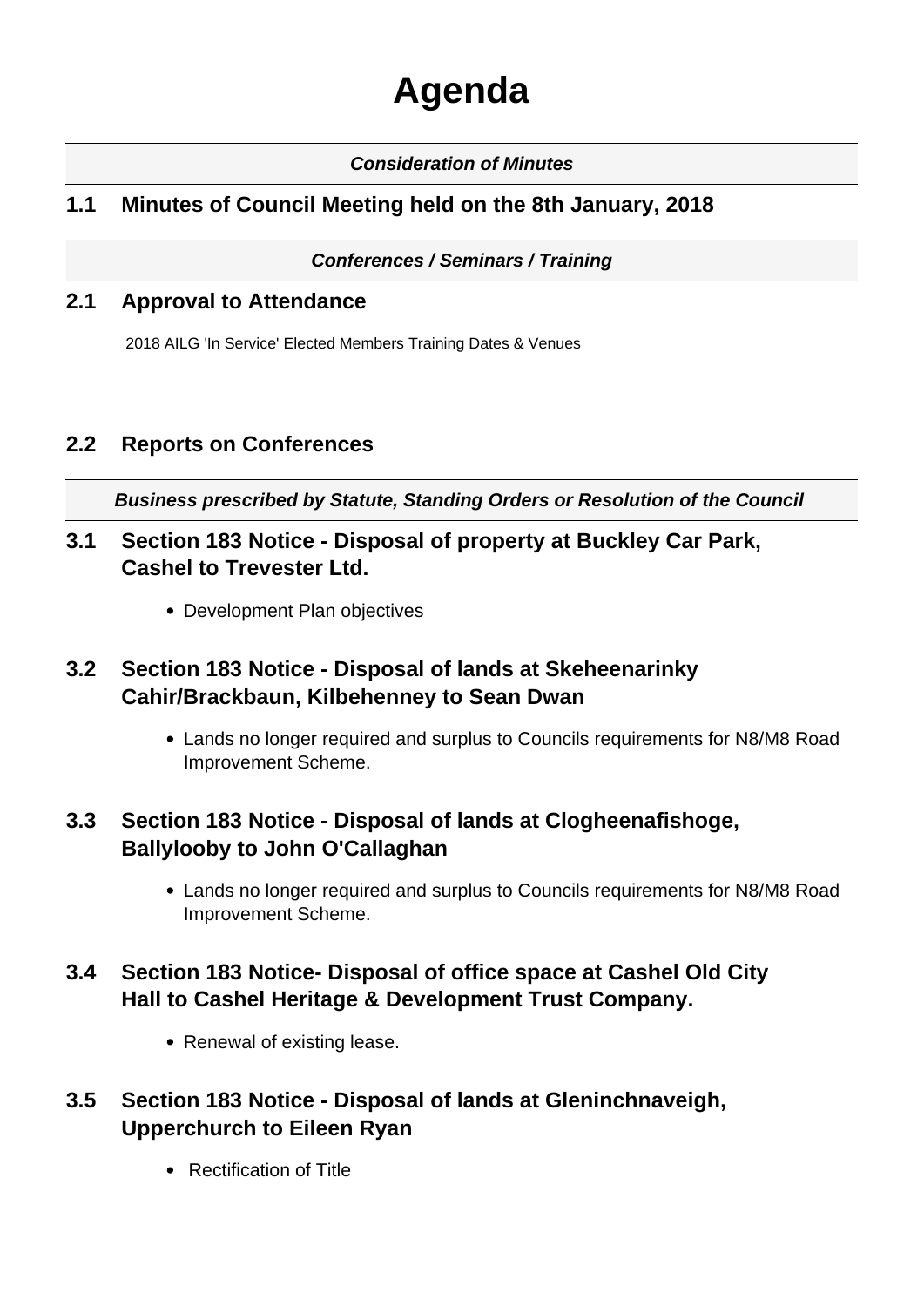**3.6 Section 183 Notice - Disposal of property at Kyleannagh, Clonakenny, Roscrea to Shane Quinlan**

• Derelict property.

## **3.7 Local Economic & Community Plan (LECP) 2015 - 2020**

- For noting Annual Report 2017 on the County Tipperary Local Economic & Community Action Plan (LECP)
- Adoption of County Tipperary Local Economic & Community Action Plan 2018 (LECP)
- **3.8 To consider and authorise a loan facility not exceeding the sum of €3,600,000 (three million and six hundred thousand euro) for the purposes of advancing mortgages under the Rebuilding Ireland Home Loan scheme during the year ending 31st December, 2018.**

**Appointment of Members to Committees or Boards**

#### **4.1 Nomination of replacement nominee to Roads & Transportation Strategic Policy Committee**

David Shanahan County Tipperary Chamber of Commerce

**Consideration of Reports and Recommendations**

## **5.1 Consideration of Management Report as per Section 136 (2) of the Local Government Act, 2001, as amended by the Local Government Reform Act, 2014 - report attached.**

- Community & Economic Development
- Water Services/ Environment
- Housing
- Human Resources/Corporate Services

**Corporate/Organisational Issues**

## **6.1 Fix date for Special Meeting on Road Maintenance/Repairs**

**6.2 Fix date for Councillor Workshop with Irish Water**

**Chief Executive / Delegated Officers Orders**

**7.1 Consideration of Orders for the period to the 31st January, 2018**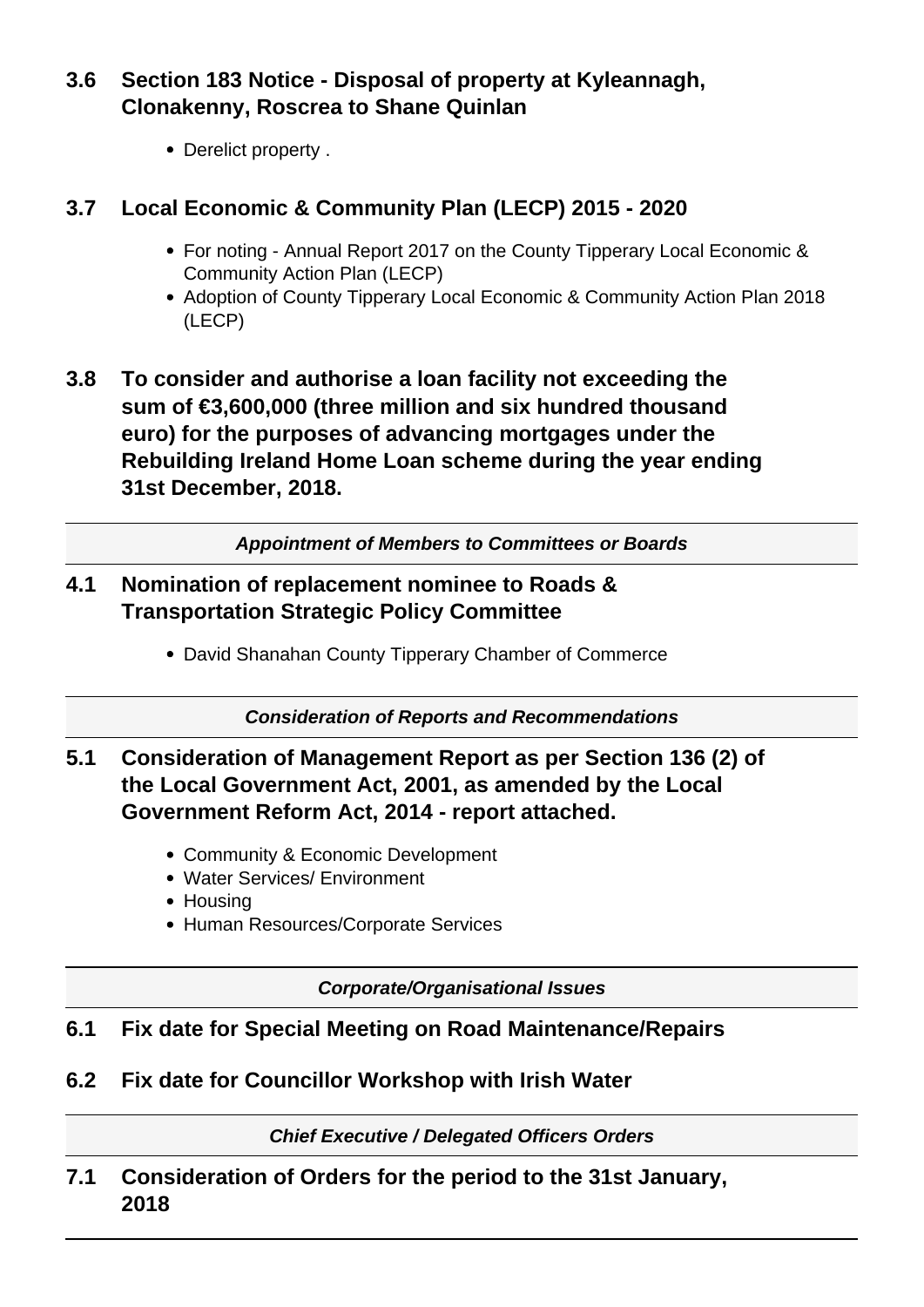#### **8.1 Cllr C Carey (Ref 1264)**

In light of the recent barbaric cases of Horse Cruelty that have happened in Clonmel County Tipperary, I am calling on my fellow Cllr's to support my Motion to the Minister for Agriculture, Food and the Marine that A Horse Warden be appointed to Tipperary who will be responsible for enforcing the law on Animal Welfare.

## **8.2 Cllr. P. English (Ref 1267)**

That Tipperary County Council provides the members with a report on the recent cases of horse cruelty, abuse and starvation in County Tipperary.

Also, a report on the duties of the various agencies roles on animal welfare in the County i.e. Tipperary County Council, An Garda Siochana, the Department of Agriculture and I.S.P.C.A.

And can this Council appoint a dedicated Horse Warden for County Tipperary.

## **8.3 Cllr. S. Morris,F. Bonfield,P. Bugler,J. Carroll,G. Darcy,J. Hannigan,H. McGrath,M. O'Meara,M. Ryan (Ref 1268)**

That Tipperary County Council request the Department of Housing, Planning and Local Government as part of their current Boundary Review to carry out an Impact Assessment on Tipperary due to the closure of all the Town Councils and Clonmel Borough Council and the amalgamation of North and South Tipperary County Councils into one Council.

# **8.4 Cllr. D. Dunne, Cllr. M. Browne (Ref 1273)**

That all full County Council Meetings be shown live on social media platforms for a trial period to see if we can get more public awareness of how the work of the Council benefits the people of Tipperary.

# **8.5 Cllr. P. English (Ref 1266)**

That Tipperary County Council request the Minister for Communications, Climate Action and Environment, Denis Naughten T.D. to introduce a Deposit Refund System for drinks containers. We badly need a Deposit Refund System in Ireland to help tackle our worsening plastic waste crisis.

**Notice of Motions ( Non-Tipperary County Council Functions)**

# **9.1 Cllrs Ger Darcy, John Carroll, Phyll Bugler, Fiona Bonfield, Hughie McGrath, Michael O' Meara, Joe Hannigan, Séamus Morris, Mattie Ryan (Ref 1265)**

That we call on the Government to introduce grants to assist farmers/land owners to build underpasses for movement of livestock in the interests of road safety and the convenience of road users

# **9.2 Cllr. A. Moloney (Ref 1269)**